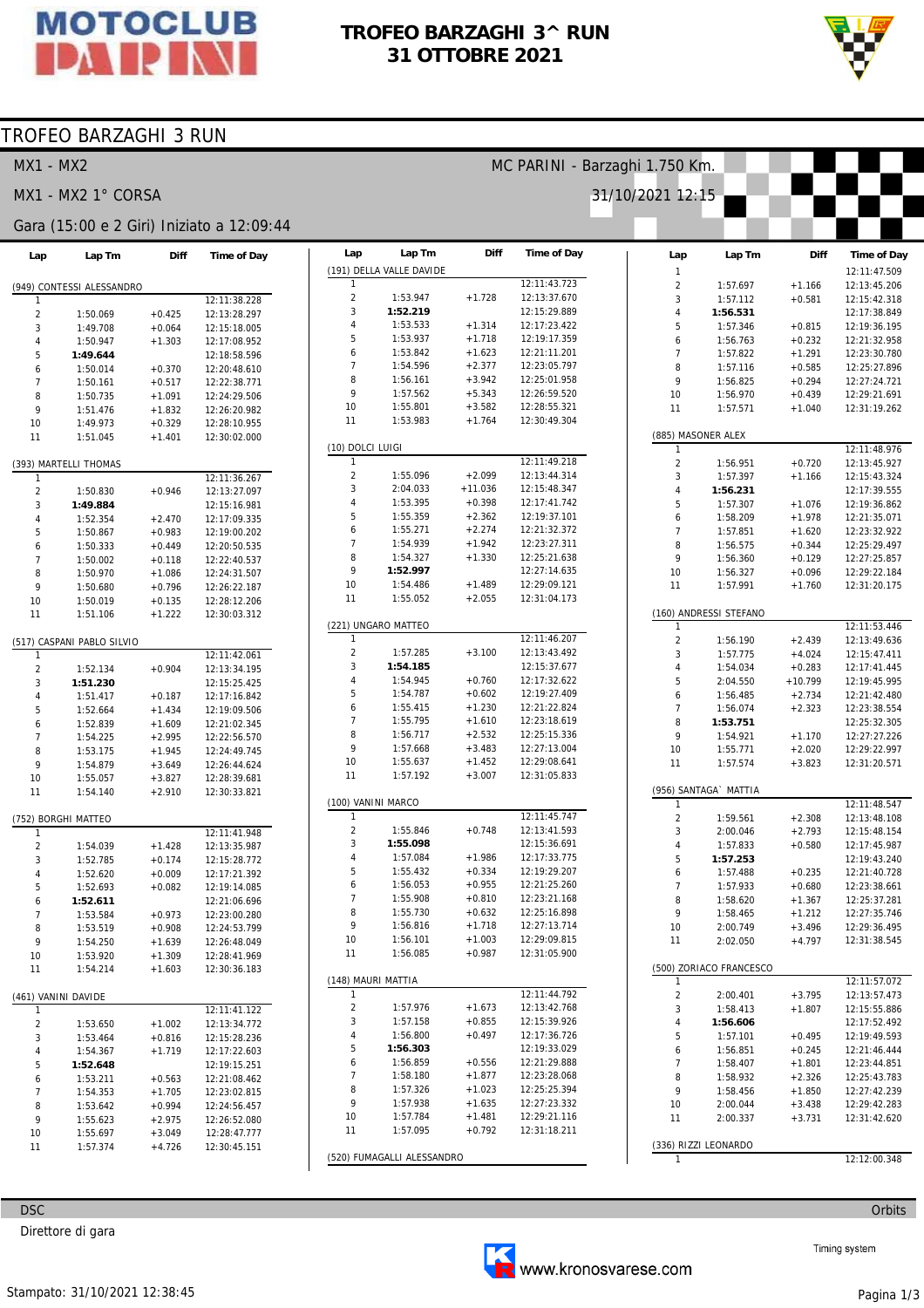

## TROFEO BARZAGHI 3^ RUN 31 OTTOBRE 2021



## TROFEO BARZAGHI 3 RUN

| <b>MX1 - MX2</b>                          |                        |                      |                              |                     | MC PARINI - Barzaghi 1.750 Km. |                      |                              |                        |                      |                         |                              |
|-------------------------------------------|------------------------|----------------------|------------------------------|---------------------|--------------------------------|----------------------|------------------------------|------------------------|----------------------|-------------------------|------------------------------|
|                                           | MX1 - MX2 1° CORSA     |                      |                              |                     |                                |                      |                              | 31/10/2021 12:15       |                      |                         |                              |
| Gara (15:00 e 2 Giri) Iniziato a 12:09:44 |                        |                      |                              |                     |                                |                      |                              |                        |                      |                         |                              |
| Lap                                       | Lap Tm                 | Diff                 | <b>Time of Day</b>           | Lap                 | Lap Tm                         | <b>Diff</b>          | Time of Day                  | Lap                    | Lap Tm               | Diff                    | <b>Time of Day</b>           |
| $\overline{2}$                            | 2:01.131               | $+4.825$             | 12:14:01.479                 | $\sqrt{4}$          | 2:02.915                       | $+1.760$             | 12:18:00.909                 | 10                     | 2:02.650             | $+0.391$                | 12:30:32.606                 |
| 3                                         | 1:58.752               | $+2.446$             | 12:16:00.231                 | 5                   | 2:02.153                       | $+0.998$             | 12:20:03.062                 |                        |                      |                         |                              |
| $\overline{4}$                            | 1:58.214               | $+1.908$             | 12:17:58.445                 | 6<br>$\overline{7}$ | 2:01.707<br>2:01.432           | $+0.552$<br>$+0.277$ | 12:22:04.769<br>12:24:06.201 |                        | (725) MASSARI DAVIDE |                         | 12:12:02.636                 |
| 5<br>6                                    | 1:56.306               |                      | 12:19:54.751                 | 8                   | 2:01.898                       | $+0.743$             | 12:26:08.099                 | $\overline{2}$         | 2:05.943             | $+4.855$                | 12:14:08.579                 |
| $\overline{7}$                            | 1:57.272<br>1:58.662   | $+0.966$<br>$+2.356$ | 12:21:52.023<br>12:23:50.685 | 9                   | 2:01.155                       |                      | 12:28:09.254                 | 3                      | 2:09.481             | $+8.393$                | 12:16:18.060                 |
| 8                                         | 1:57.910               | $+1.604$             | 12:25:48.595                 | 10                  | 2:03.397                       | $+2.242$             | 12:30:12.651                 | $\overline{4}$         | 2:04.226             | $+3.138$                | 12:18:22.286                 |
| 9                                         | 1:58.484               | $+2.178$             | 12:27:47.079                 |                     |                                |                      |                              | 5                      | 2:01.807             | $+0.719$                | 12:20:24.093                 |
| 10                                        | 1:58.652               | $+2.346$             | 12:29:45.731                 |                     | (268) BRAMBILLA STEFANO        |                      |                              | 6                      | 2:01.628             | $+0.540$                | 12:22:25.721                 |
| 11                                        | 1:57.143               | $+0.837$             | 12:31:42.874                 | $\mathbf{1}$        |                                |                      | 12:12:01.508                 | $\overline{7}$         | 2:01.293             | $+0.205$                | 12:24:27.014                 |
|                                           |                        |                      |                              | $\overline{2}$      | 2:05.167                       | $+6.373$             | 12:14:06.675                 | 8                      | 2:01.088             |                         | 12:26:28.102                 |
|                                           | (261) SALVIATO FILIPPO |                      |                              | 3                   | 2:06.567                       | $+7.773$             | 12:16:13.242                 | 9                      | 2:02.153             | $+1.065$                | 12:28:30.255                 |
| $\mathbf{1}$                              |                        |                      | 12:12:04.919                 | $\overline{4}$<br>5 | 1:59.326                       | $+0.532$             | 12:18:12.568                 | 10                     | 2:02.543             | $+1.455$                | 12:30:32.798                 |
| $\overline{2}$                            | 2:02.987               | $+6.061$             | 12:14:07.906                 | 6                   | 1:58.794<br>1:59.242           | $+0.448$             | 12:20:11.362<br>12:22:10.604 |                        |                      |                         |                              |
| 3                                         | 1:59.205               | $+2.279$             | 12:16:07.111                 | $\overline{7}$      | 1:59.056                       | $+0.262$             | 12:24:09.660                 | -1                     | (810) CONTI DAMIANO  |                         | 12:11:59.211                 |
| $\overline{4}$<br>5                       | 1:57.833<br>1:58.407   | $+0.907$<br>$+1.481$ | 12:18:04.944<br>12:20:03.351 | 8                   | 1:59.433                       | $+0.639$             | 12:26:09.093                 | $\overline{2}$         | 2:06.019             | $+3.259$                | 12:14:05.230                 |
| 6                                         | 1:58.288               | $+1.362$             | 12:22:01.639                 | 9                   | 2:01.667                       | $+2.873$             | 12:28:10.760                 | 3                      | 2:04.711             | $+1.951$                | 12:16:09.941                 |
| $\overline{7}$                            | 1:59.463               | $+2.537$             | 12:24:01.102                 | 10                  | 2:02.308                       | $+3.514$             | 12:30:13.068                 | 4                      | 2:02.760             |                         | 12:18:12.701                 |
| 8                                         | 1:56.992               | $+0.066$             | 12:25:58.094                 |                     |                                |                      |                              | 5                      | 2:03.630             | $+0.870$                | 12:20:16.331                 |
| 9                                         | 1:56.926               |                      | 12:27:55.020                 |                     | (68) RUGGERI NICHOLAS          |                      |                              | 6                      | 2:03.851             | $+1.091$                | 12:22:20.182                 |
| 10                                        | 1:59.126               | $+2.200$             | 12:29:54.146                 | 1                   |                                |                      | 12:11:59.436                 | $\overline{7}$         | 2:05.724             | $+2.964$                | 12:24:25.906                 |
| 11                                        | 1:58.262               | $+1.336$             | 12:31:52.408                 | $\overline{2}$      | 2:03.487                       | $+2.596$             | 12:14:02.923                 | 8                      | 2:06.019             | $+3.259$                | 12:26:31.925                 |
|                                           |                        |                      |                              | 3                   | 2:02.555                       | $+1.664$             | 12:16:05.478                 | 9                      | 2:04.362             | $+1.602$                | 12:28:36.287                 |
|                                           | (94) TRESSOLDI ERNANI  |                      |                              | 5                   | 2:02.317                       | $+1.426$             | 12:18:07.795                 | 10                     | 2:05.060             | $+2.300$                | 12:30:41.347                 |
| 1                                         |                        |                      | 12:11:50.939                 | 6                   | 2:01.947<br>2:03.054           | $+1.056$<br>$+2.163$ | 12:20:09.742<br>12:22:12.796 |                        | (121) SALVI FEDERICO |                         |                              |
| $\overline{2}$<br>3                       | 1:58.504<br>1:56.878   | $+1.626$             | 12:13:49.443<br>12:15:46.321 | $\overline{7}$      | 2:00.891                       |                      | 12:24:13.687                 | 1                      |                      |                         | 12:12:00.599                 |
| $\overline{4}$                            | 1:58.551               | $+1.673$             | 12:17:44.872                 | 8                   | 2:01.160                       | $+0.269$             | 12:26:14.847                 | $\sqrt{2}$             | 2:05.349             | $+3.542$                | 12:14:05.948                 |
| 5                                         | 2:00.724               | $+3.846$             | 12:19:45.596                 | 9                   | 2:04.719                       | $+3.828$             | 12:28:19.566                 | 3                      | 2:08.363             | $+6.556$                | 12:16:14.311                 |
| 6                                         | 1:59.983               | $+3.105$             | 12:21:45.579                 | 10                  | 2:02.678                       | $+1.787$             | 12:30:22.244                 | $\overline{4}$         | 2:01.807             |                         | 12:18:16.118                 |
| $\overline{7}$                            | 1:58.666               | $+1.788$             | 12:23:44.245                 |                     |                                |                      |                              | 5                      | 2:02.995             | $+1.188$                | 12:20:19.113                 |
| 8                                         | 1:57.755               | $+0.877$             | 12:25:42.000                 |                     | (407) VIGANO RICCARDO          |                      |                              | 6                      | 2:03.049             | $+1.242$                | 12:22:22.162                 |
| 9                                         | 1:59.170               | $+2.292$             | 12:27:41.170                 | 1                   |                                |                      | 12:11:52.179                 | $\overline{7}$         | 2:04.841             | $+3.034$                | 12:24:27.003                 |
| 10                                        | 2:11.392               | $+14.514$            | 12:29:52.562                 | $\overline{2}$      | 2:02.746                       | $+0.311$             | 12:13:54.925                 | 8                      | 2:05.849             | $+4.042$                | 12:26:32.852                 |
| 11                                        | 2:00.561               | $+3.683$             | 12:31:53.123                 | 3<br>$\overline{4}$ | 2:06.042<br>2:03.257           | $+3.607$<br>$+0.822$ | 12:16:00.967<br>12:18:04.224 | 9                      | 2:04.784             | $+2.977$                | 12:28:37.636                 |
|                                           |                        |                      |                              | 5                   | 2:02.582                       | $+0.147$             | 12:20:06.806                 | 10                     | 2:05.013             | $+3.206$                | 12:30:42.649                 |
| 1                                         | (200) ROSSONI MARCO    |                      | 12:11:58.282                 | 6                   | 2:02.435                       |                      | 12:22:09.241                 | (616) BAJ DARIO        |                      |                         |                              |
| $\overline{2}$                            | 2:00.316               | $+2.433$             | 12:13:58.598                 | $\overline{7}$      | 2:05.788                       | $+3.353$             | 12:24:15.029                 |                        |                      |                         | 12:11:51.114                 |
| 3                                         | 2:00.958               | $+3.075$             | 12:15:59.556                 | 8                   | 2:04.326                       | $+1.891$             | 12:26:19.355                 | $\overline{2}$         | 2:02.936             |                         | 12:13:54.050                 |
| $\overline{4}$                            | 2:00.603               | $+2.720$             | 12:18:00.159                 | 9                   | 2:07.076                       | $+4.641$             | 12:28:26.431                 | 3                      | 2:14.929             | $+11.993$               | 12:16:08.979                 |
|                                           | 1:59.978               | $+2.095$             | 12:20:00.137                 | 10                  | 2:04.444                       | $+2.009$             | 12:30:30.875                 | $\boldsymbol{\Lambda}$ | 2:02.937             | $+0.001$                | 12:18:11.916                 |
| 6                                         | 1:58.711               | $+0.828$             | 12:21:58.848                 |                     |                                |                      |                              | 5                      | 2:06.845             | $+3.909$                | 12:20:18.761                 |
| $\overline{7}$                            | 1:59.264               | $+1.381$             | 12:23:58.112                 |                     | (600) CORTI LORENZO            |                      |                              | 6                      | 2:06.361             | $+3.425$                | 12:22:25.122                 |
| 8                                         | 1:57.883               |                      | 12:25:55.995                 | 1                   |                                |                      | 12:11:57.896                 | $\overline{7}$         | 2:06.156             | $+3.220$                | 12:24:31.278                 |
| 9                                         | 1:58.113               | $+0.230$             | 12:27:54.108                 | $\overline{2}$<br>3 | 2:04.617                       | $+2.907$             | 12:14:02.513                 | 8                      | 2:04.785             | $+1.849$                | 12:26:36.063                 |
| 10                                        | 1:59.696               | $+1.813$             | 12:29:53.804                 | $\overline{4}$      | 2:01.710<br>2:02.618           | $+0.908$             | 12:16:04.223<br>12:18:06.841 | 9                      | 2:05.321             | $+2.385$                | 12:28:41.384                 |
| 11                                        | 2:00.350               | $+2.467$             | 12:31:54.154                 | 5                   | 2:03.475                       | $+1.765$             | 12:20:10.316                 | 10                     | 2:06.753             | $+3.817$                | 12:30:48.137                 |
|                                           | (196) BONANOMI LUCA    |                      |                              | 6                   | 2:04.188                       | $+2.478$             | 12:22:14.504                 |                        | (978) BIFFI GABRIELE |                         |                              |
| $\mathbf{1}$                              |                        |                      | 12:12:03.939                 | $\overline{7}$      | 2:04.299                       | $+2.589$             | 12:24:18.803                 |                        |                      |                         | 12:11:54.721                 |
| $\overline{2}$                            | 2:01.417               | $+3.650$             | 12:14:05.356                 | 8                   | 2:06.128                       | $+4.418$             | 12:26:24.931                 | $\sqrt{2}$             | 2:01.447             | $+5.601$                | 12:13:56.168                 |
| 3                                         | 1:59.519               | $+1.752$             | 12:16:04.875                 | 9                   | 2:04.053                       | $+2.343$             | 12:28:28.984                 | 3                      | 2:01.215             | $+5.369$                | 12:15:57.383                 |
| 4                                         | 1:57.767               |                      | 12:18:02.642                 | 10                  | 2:02.743                       | $+1.033$             | 12:30:31.727                 | $\overline{4}$         | 1:55.846             |                         | 12:17:53.229                 |
| 5                                         | 1:58.623               | $+0.856$             | 12:20:01.265                 |                     |                                |                      |                              | 5                      | 1:56.830             | $+0.984$                | 12:19:50.059                 |
| 6                                         | 1:59.224               | $+1.457$             | 12:22:00.489                 |                     | (392) DIANO GABRIELE           |                      |                              | 6                      | 1:57.469             | $+1.623$                | 12:21:47.528                 |
| $\overline{7}$                            | 1:59.917               | $+2.150$             | 12:24:00.406                 | $\mathbf{1}$        |                                |                      | 12:12:01.309                 | 7                      | 1:57.861             | $+2.015$                | 12:23:45.389                 |
| 8                                         | 2:00.639               | $+2.872$             | 12:26:01.045                 | $\overline{2}$<br>3 | 2:05.025<br>2:06.510           | $+2.766$<br>$+4.251$ | 12:14:06.334<br>12:16:12.844 | 8<br>9                 | 1:57.422             | $+1.576$                | 12:25:42.811<br>12:27:40.524 |
| 9                                         | 2:01.719               | $+3.952$             | 12:28:02.764                 | $\overline{4}$      | 2:02.482                       | $+0.223$             | 12:18:15.326                 | 10                     | 1:57.713<br>3:10.340 | $+1.867$<br>$+1:14.494$ | 12:30:50.864                 |
| 10                                        | 2:07.097               | $+9.330$             | 12:30:09.861                 | 5                   | 2:02.790                       | $+0.531$             | 12:20:18.116                 |                        |                      |                         |                              |
| (676) SANGALLI RICCARDO                   |                        |                      | 6                            | 2:02.318            | $+0.059$                       | 12:22:20.434         |                              | (722) COLONNA MATIAS   |                      |                         |                              |
| 1                                         |                        |                      | 12:11:53.443                 | $\overline{7}$      | 2:02.259                       |                      | 12:24:22.693                 |                        |                      |                         | 12:12:10.323                 |
| $\overline{2}$                            | 2:02.009               | $+0.854$             | 12:13:55.452                 | 8                   | 2:04.356                       | $+2.097$             | 12:26:27.049                 | $\overline{2}$         | 2:02.447             |                         | 12:14:12.770                 |
| 3                                         | 2:02.542               | $+1.387$             | 12:15:57.994                 | 9                   | 2:02.907                       | $+0.648$             | 12:28:29.956                 | 3                      | 2:03.792             | $+1.345$                | 12:16:16.562                 |
|                                           |                        |                      |                              |                     |                                |                      |                              |                        |                      |                         |                              |

**DSC** 

Direttore di gara





Orbits